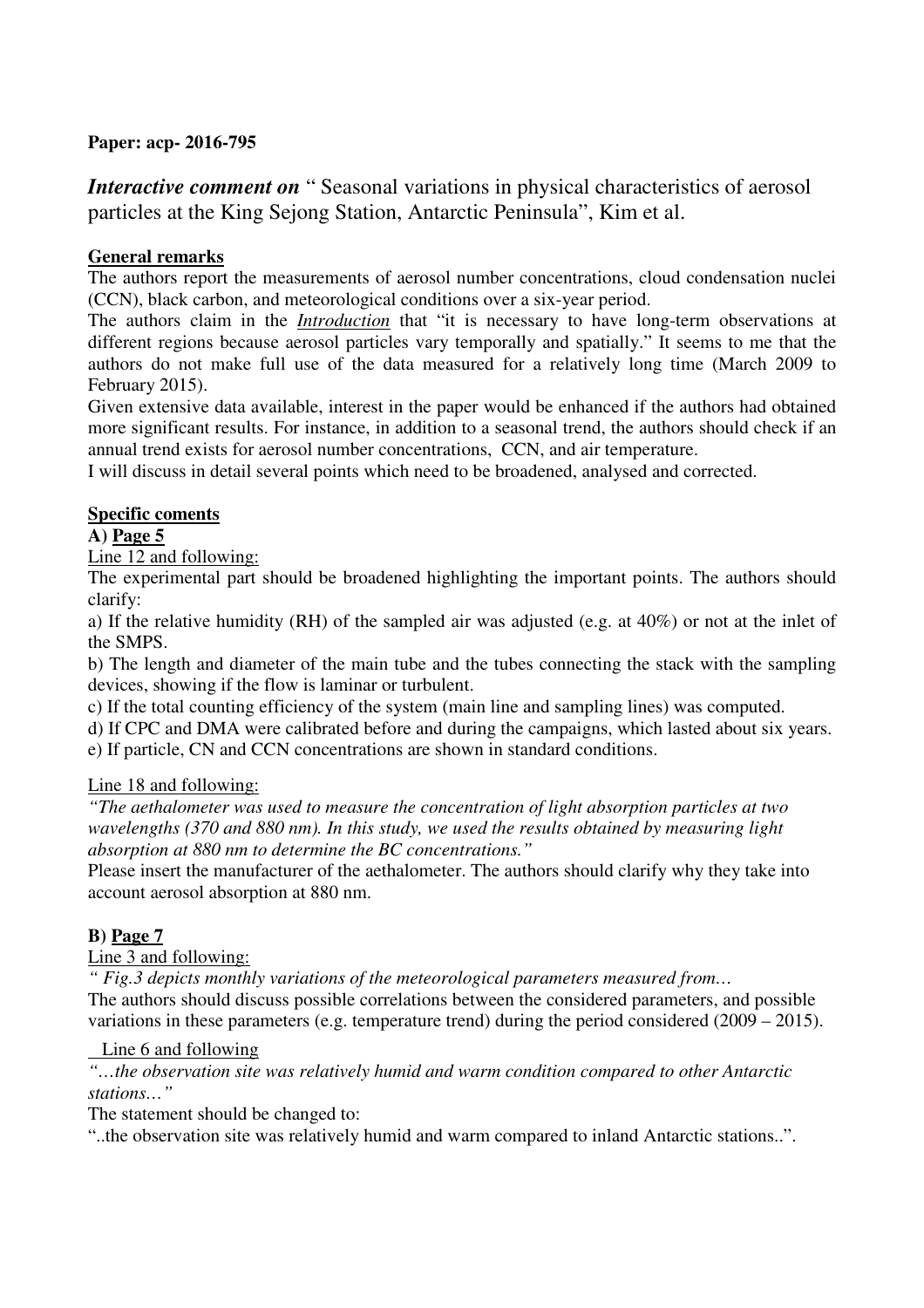# Line 16:

*"(DJF)…..(JJA)"* 

Should be changed to: …"maximum in the summer (from December to February, DJF) and minimum in the winter (from June to August, JJA)".

Line 20:

 "*There are no significant anthropogenic sources of aerosol particles in Antarctica, therefore, our results were in good agreement… "*

The statement should be changed to: "Our results were in good agreement with the results…".

# **C) Page 8**

### Line 2 and following:

*" The major compounds of aerosol particles found at a coastal Antarctic regions were non-sea salt sulphate and methane sulphonate (MSA) derived from oxidation of DMS produced by phytoplankton (Weller et al., 2011).* 

Weller et al.'s conclusion (2011) is different. They write referring to Neumayer station*: "From thermodenuder experiments we deduced that the portion of volatile (at 125°C) and semi-volatile (at 250°C) particles which could be both associated with biogenic sulphur aerosol, was maximum during austral summer, while during winter non-volatile sea salt particles dominated."*.

Atmospheric marine aerosol consists prevalently of primary aerosol (organic material, sea-salt) produced on the ocean surface by bubble bursting and wave crest disruption, and biogenic secondary aerosol (non-sea-salt sulphate and methanesulphonic acid from oxidation of DMS emitted by phytoplankton, and ammonium from biological reduction processes of N-cycle compounds).

During the 2002-2003 summer season, Fattori et al. (2005) reported that the coastal site ("Mario Zucchelli Station" in Terra Nova Bay) was affected by primary and secondary marine input: the sea spray contribution was dominant in the coarse fraction whereas the biogenic source prevailed in the fine fraction.

### Line 8 and following

*"The CN concentrations typically increase in the summer due to high biological activity, while they decrease in the winter when biological activity is low.…"* 

The CN concentration is related not only to biological activity, but also to primary aerosol. Primary aerosol includes inorganic salts, inorganic and organic mixture, and biological particles.

The contribution of primary aerosol to the total aerosol concentration depends mainly on wind speed and the season, and it is higher in winter and lower in summer. In general, factors affecting total particle number concentrations are the air mass type, meteorological conditions, and whether or not nucleation-mode particles are present.

### Line 14 and following

"O*ur results suggest that CN2.5 concentrations may be more closely coupled with solar radiation intensity than with temperature"*.

The problem is more complex. An important parameter could interfere, i.e. the ocean temperature, which is different from air temperature. For instance, at the Antarctica research station Aboa Virkkula et al. (2009) observed that the annual maximum daily-averaged particle concentration was later, in February, than the maximum in solar radiation intensity. They concluded that the particle concentrations are more closely linked with the ocean temperature than with solar radiation. Peak sea temperature in polar regions is reached in late summer.

As the authors measured both solar radiation and CN concentration, it could be important to point out if there is a delay between the maximum CN and the maximum solar radiation.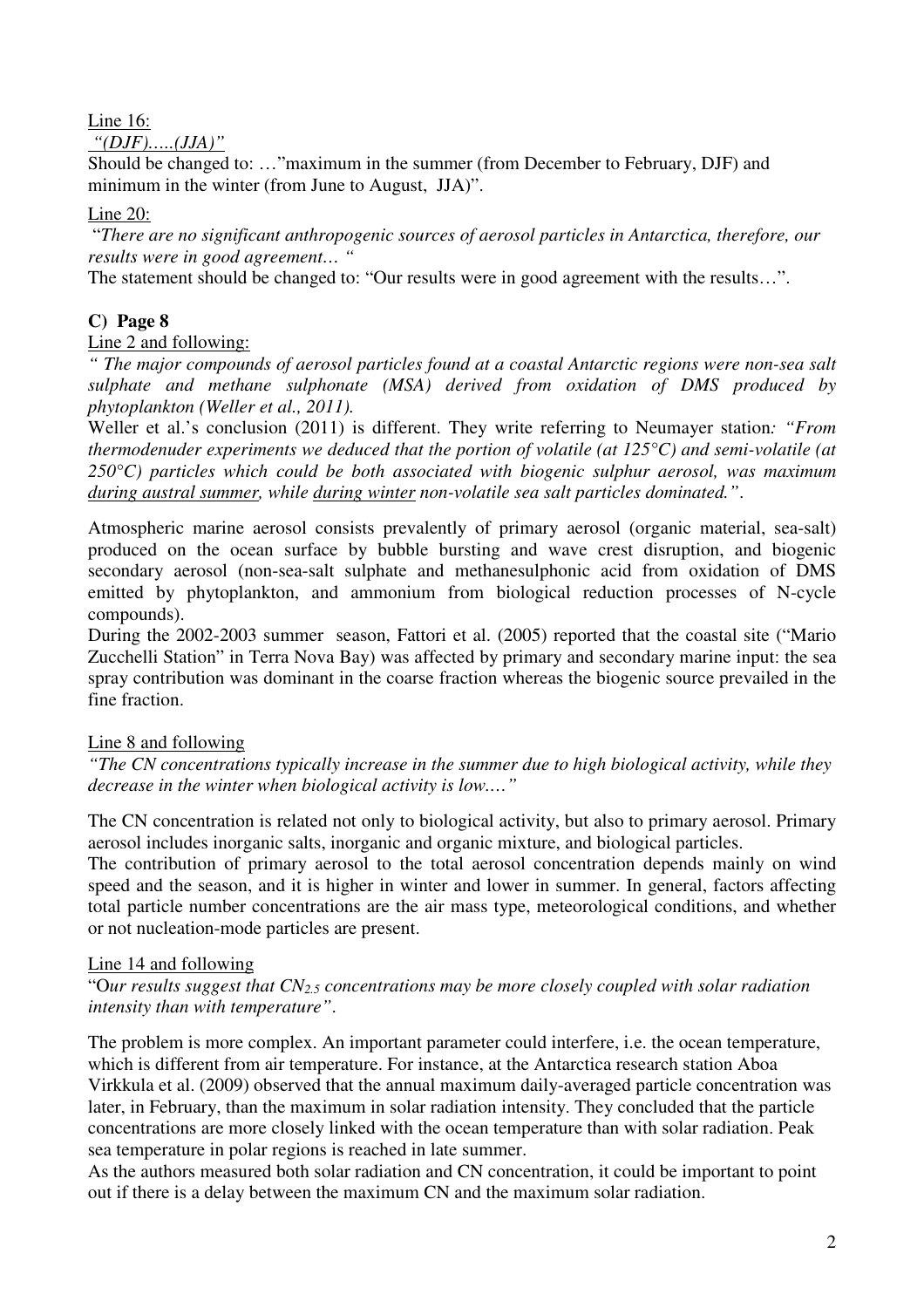In the summer 2014 the  $CN_{2.5}$  and  $CN_{10}$  concentrations are much lower compared to remaining considered years (Fig.4), but the solar radiation (Fig. 3) remains roughly stable during the summer in the years 2010-2015. These data should be explained.

### Line 17 and following

" *The monthly mean CN concentrations increased from September to February…"*  Several papers report the annual variation of CN with the maximum in summer and the minimum in winter in coastal areas (Bigg et al., 1984; Gras and Adriaansen, 1985; Gras, 1993; Jaenicke et al, 1992) and in inland stations (Bigg et al., 1984; Samson et al., 1990). A few references should be cited.

# **D) Page 9**

Line 10 and following:

*"The clear seasonality of CCN concentrations is probably caused by the seasonal trend of CN concentrations…"* 

The statement should be changed to: The clear seasonality of CCN concentrations follows the trend of CN.

# **E) Page 10**

## Line 3 and following

*"The fraction at the SS value of 0.2% during the winter(JJA) was similar to those measured in Mace Head and Finokalia, which are regions representative of marine environment." "Our observations suggests that the major components in the aerosol particles that are activated to CCN at an SS of 0.2% should be hygroscopic sea salts during winter, while compounds less hygroscopic than sea salt would be dominant during the summer."*.

Comparison with the Finokalia site appears inappropriate, as Bougiatioti et al. (2009) performed measurements at Finokalia from mid-June to mid-October (i.e. summer and autumn), not in winter. In addition, Bugiatioti et al. state that "Finokadia is located at a unique "crossroad" of aged aerosol types (marine boundary layer, Saharan desert, European sub-continent, biomass burning events) during the summer period." In the case of King Sejong Station, only a few cases of air masses originated from the continent of South America were shown. The authors' conclusion appears to be oversimplified and should be better explained. In addition to sea-salts, sea-spray aerosol includes organic material (prevalently water insoluble) which possesses a low hygroscopic growth factor, while simultaneously having a CCN activation efficiency higher than soluble non-sea-salt sulphate (Ovadnevaite et al., 2011).

# Line 8 and following

*"Fig. 10 illustrates the seasonal variations in the mean activation ratio of CCN concentrations at an SS of 0.4%..."* 

As in the previous paragraph, the authors discuss the trend of CCN concentration at  $SS = 0.2$  %, I expect the authors considered the seasonal variations of the ratio between CCN and CN concentrations at supersaturation 0.2%, instead of 0.4%.

# **F) Page 11**

### Line 16 and following

*"The BC concentrations observed at our station were slightly higher than those at other stations in Antarctica…." "Additionally, no clear seasonal patterns were observed in our study throughout the entire observation period."*.

The BC concentrations measured by the authors are much higher than those at other Antarctic stations. Please compare the concentrations shown in the paper concerning South Pole, Halley,